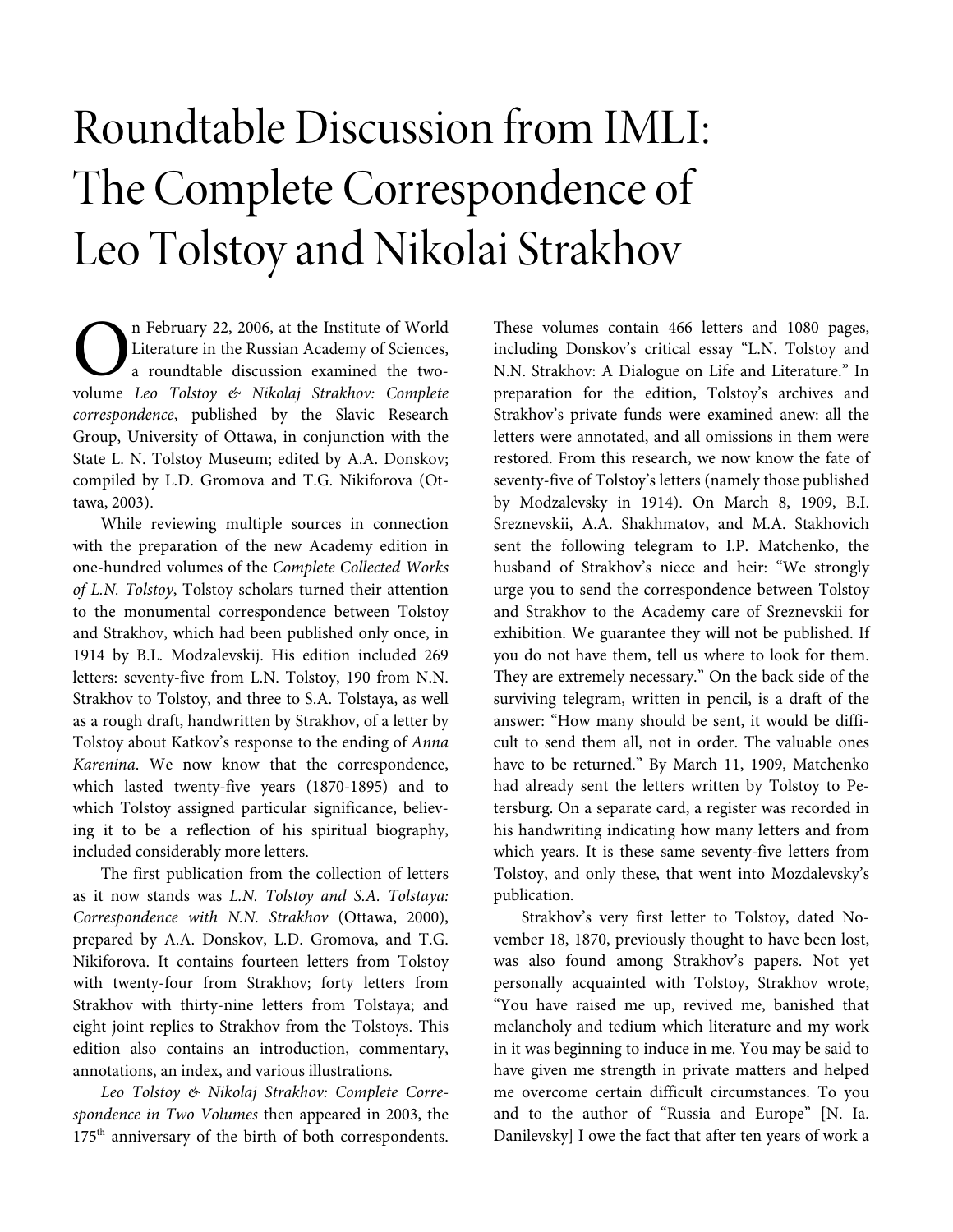new epoch in literature has come into being before my very eyes, with all the joy and vivacity of any new epoch, bringing shining hopes for the future."

Strakhov quickly became Tolstoy's closest confidante. In 1896, upon Strakhov's death, V.V. Rozanov wrote that "there is no doubt that Tolstoy never had a better friend." At a certain stage Strakhov seemed to have been Tolstoy's teacher in philosophy and religion. Strakhov's letters contain thoughts about the fate of Russia, her past, present, and future; and discussions of terrorism, nihilism, mysticism, Darwinism, and materialism in general. He embraced Danilevskii's idea that Russia alone possessed a certain type of spiritual life and polemically appraised the speeches of Vl. S. Solov'ev. Tolstoy always noticed Strakhov's main attribute, so close to his own position on the artist, and valued it highly: "Under the clarity and brevity of the exposition is a softness, coupled with strength: you do not rip with teeth, but with soft, strong paws."

Tolstoy's knowledge of the natural sciences was formed and defined by Strakhov. A naturalist by education, in 1857 Strakhov began his journalistic work in the Journal of the Ministry of Public Education in the division "Natural Science News." In 1872, one year after the appearance of the separate publication Critical Analysis of War and Peace, he released The World as a Whole: Scientific Sketches on Nature. Tolstoy and Strakhov discuss this book in their correspondence, and Tolstoy consulted Strakhov often about the natural sciences in the 1870s in connection with his work on Azbuka and New Azbuka.

Finally, Tolstoy valued Strakhov as an editor who worked on Azbuka, New Azbuka, Books for Reading, the publication of War and Peace in 1873 within the collected works that appeared then, and the separate publication of Anna Karenina (1878).

These and several other issues were discussed on February 22, 2006, at the Gorky Institute of World Literature by the Tolstoy group working on the Complete Collected Works of L.N. Tolstoy in 100 Volumes. Group members included Piotr Vasil'evich Palievskii, Aleksandr Vadimovich Gulin, Marina Ivanovna Shcherbakova, Liudmila Viktorovna Gladkova, Liia Nikolaevna Kuzina, Tatiana Vasil'evna Kandybina, Irina Igorevna Sizova, Tatiana Iur'evna Plastova, and Galina Nikolaevna Kovaleva. Editorial board member Galina Iakovlevna Galagan and Anna Glebovna Grodetskaia, contributors to the new Tolstoy edition, came from St. Petersburg. Other attendees included Tatiana Georgievna Nikiforova from the State Tolstoy Museum as well as scholars from Moscow who participated in the round table: Boris Nikolaevich Tarasov,

Vladimir Nikolaevich Zakharov, Evgeniia Vasil'evna Nikolaeva, Inna Grigor'evna Ptushkina, Viktor Igorevich Shcherbakov, and Andrei Borisovich Tarasov.

What follows are selections from the remarks of some of the participants.

# **P.V. Palievskii, Doctor of Philology, General Research Officer, IWL RAS, member of the editorial board of the Complete Collected Works of L.N. Tolstoy.**

"Tolstoy remains close to us. As time passes, it becomes clearer that he is one of the few on whom we can rely in our present dilemmas, artistically, morally and for a general direction of life. Too much around us is filled with inauthenticity, caving in under our feet the moment we try to reach it. With Tolstoy everything is just the opposite—with him you rise up and soar. Therefore it is an enormous joy and privilege to study him and to help advance his ideas.

The publication of his correspondence with Strakhov is an important step down this path. For the first time, we have a completely restored picture of Tolstoy's communication with a contemporary with whom he was completely open, with whom he expected to find and found understanding, and with a man who was indisputably distinguished in his own right. Strakhov was a philosopher and served as a sounding board for many of Tolstoy's ideas, which he would often try out on his trusted friend. For example, in April 1876 Tolstoy expressed his thoughts on 'links,' which is still the best account of why the artistic portrayal of life is better than the journalistic one; elsewhere he laid out his idea of tracing the development of Russian literature in the form of a parabola. Gogol had previously broached this topic in his distinguished essay "What Then, At Last, Is the Essence of Russian Poetry and What Is Its Uniqueness?" But Gogol was writing when there was still no Tolstoy, no Dostoevsky, and no Chekhov. With one swift stroke of the quill, Tolstoy gathered everything, including Glinka, on a single line, at the gateway to the future, so that his idea seemed to be the most fruitful for the understanding of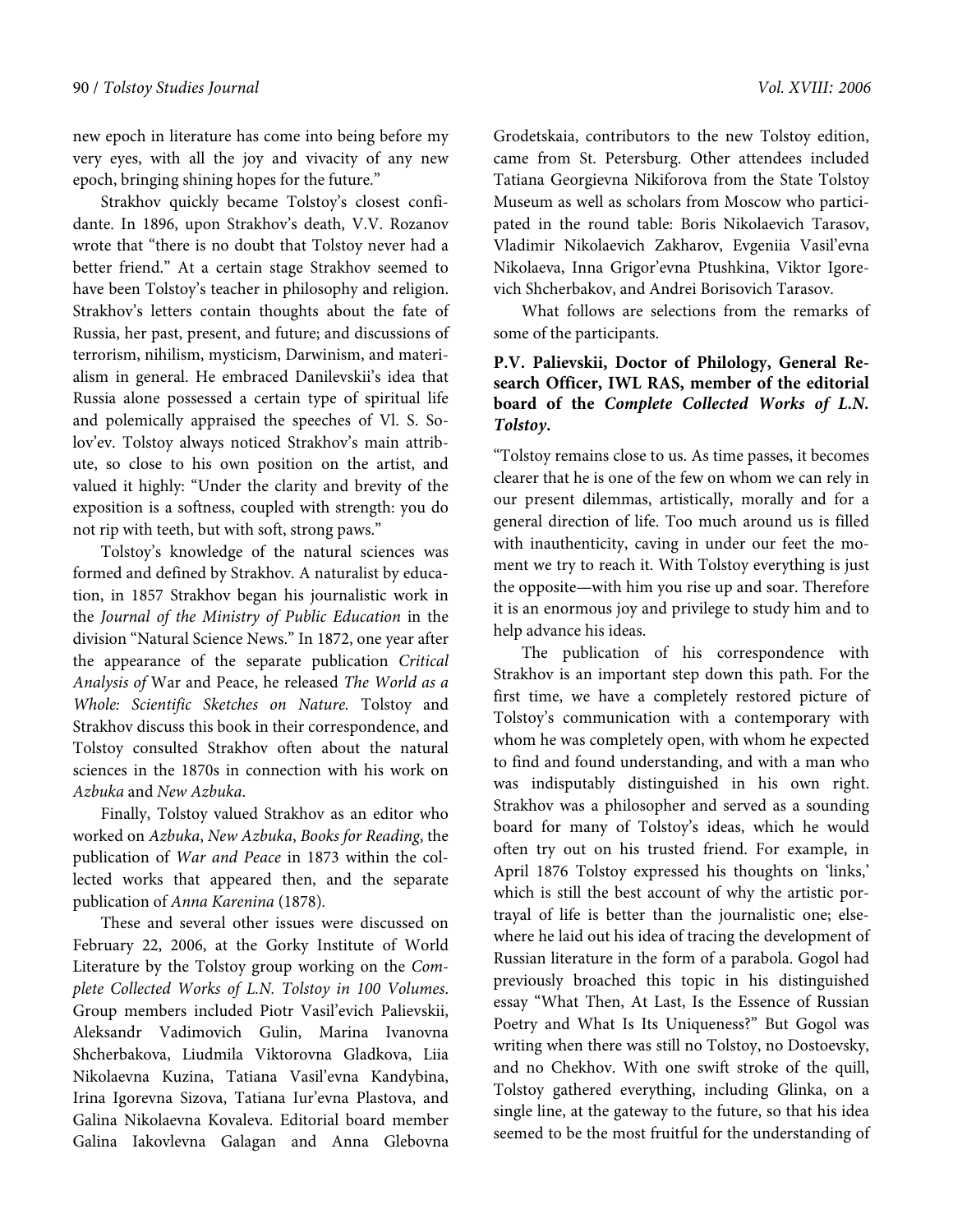Russian culture in its entirety. A reproduction of this graphic description is provided in the present publication for the first time.

We know that a book cannot come to life without very long preparations. In 1914, the Tolstoy Museum published Mozdalevskii's correspondence between Tolstoy and Strakhov, and in 1929 a volume of the correspondence between Tolstoy and Stasov appeared. Stasov was the opposite of Strakhov, closer to revolutionary Russia (Tolstoy and Strakhov talked about Stasov between themselves), and this volume provides another perspective on Tolstoy's ideas. It is here, for instance, that Tolstoy proclaimed for the first time that 'In this whole revolution I exist as the voluntarily and willfully self-appointed advocate of the one-hundredmillion-strong agricultural public.' A year earlier the Tolstoy Museum had published N.N. Apostolov's valuable overview The Living Tolstoy, as well as letters from the Academy collection, diaries of those close to Tolstoy, and research by Strakhov scholars. In our own time, thanks first and foremost to the labors of L.D. Gromova-Opul'ska, we have worked to reconstruct all of Tolstoy's epistolary correspondence, including international contacts. In 1995, Lidiia Dmitrievna published Tolstoy's correspondence with P.V. Veriginyi, the head of the Doukhobours whom Tolstoy helped to resettle in Canada; she initiated and prepared the published volume of Tolstoy's correspondence with people in the United States; and in 2000, with the same coauthors as in the present publication, she published a corpus of unknown letters from Tolstoy to Strakhov and unique correspondence between Strakhov and S.A. Tolstaya.

Now we have this book. The comprehensive foreword by A.A. Donskov, unfortunately only in English, explains how it came into being and how invaluable material was retrieved from the archives of Kiev, Pushkin House, and other repositories. It also outlines the entire history of the relationship between Strakhov and Tolstoy. Most importantly, the book enables ideas to speak again, ideas without which, it turns out, we cannot manage today. We extend our thanks to the editors, commentators, and publishers who have brought these ideas back into our lives."

### **A.V. Gulin, Doctor of Philology, Editor in Chief of the CCW of L.N. Tolstoy.**

"The publication of the correspondence between Strakhov and Tolstoy is, without question, an extraordinary event. In its intensiveness, intellectual variety, candor of expression, and finally, its duration in time, this correspondence is an exceptional occurrence in Tolstoy's epistolary legacy. Even the several-decadeslong exchange of letters between Tolstoy and A.A. Fet in some respects still 'loses' when held up to this correspondence, as it doesn't provide as comprehensive an account of the writer's creative process. For Tolstoy scholarship, his correspondence with A.A. Tolstaya is perhaps no less significant. But in it, Tolstoy's innermost, spiritual identity unfolds exceptionally fully, while in the correspondence with Strakhov we witness Tolstoy in his creative struggles, the insecure development of his artistic and philosophical thoughts. I am speaking, of course, primarily as a Tolstoy scholar. But I understand perfectly well that the 'Strakhov component' of the correspondence provides much for the understanding of the internal world of this unusual thinker and writer.

Published for the first time as an integrated whole, the correspondence between Tolstoy and Strakhov appears as a monument, a monolith. And it is an amazing monument, both artistically and historically. We have here the history of two Russian fates in a critical epoch of Russian history. Tolstoy's famous letters and Strakhov's widely known letters will naturally now be read anew, in the general context of the bilateral correspondence. We are now able to penetrate into its rich, private subject matter and grasp it in one view, to understand how such personages relate to one another, to see them during their development over many years.

Everything in this correspondence is fascinating. But for me, the letters from the beginning and middle of the 1870s, which is certainly the most enigmatic period in Tolstoy's life, still carry a special value. The conventional outlook on this epoch as a period of preparation for the upcoming 'revolution' in the Weltanschauung of the writer has seemed overly simplistic for a long time. The correspondence between Tolstoy and Strakhov is an important document from this era, which sheds light on the actual, multi-faceted nature of the moral and creative aspirations of the artist in the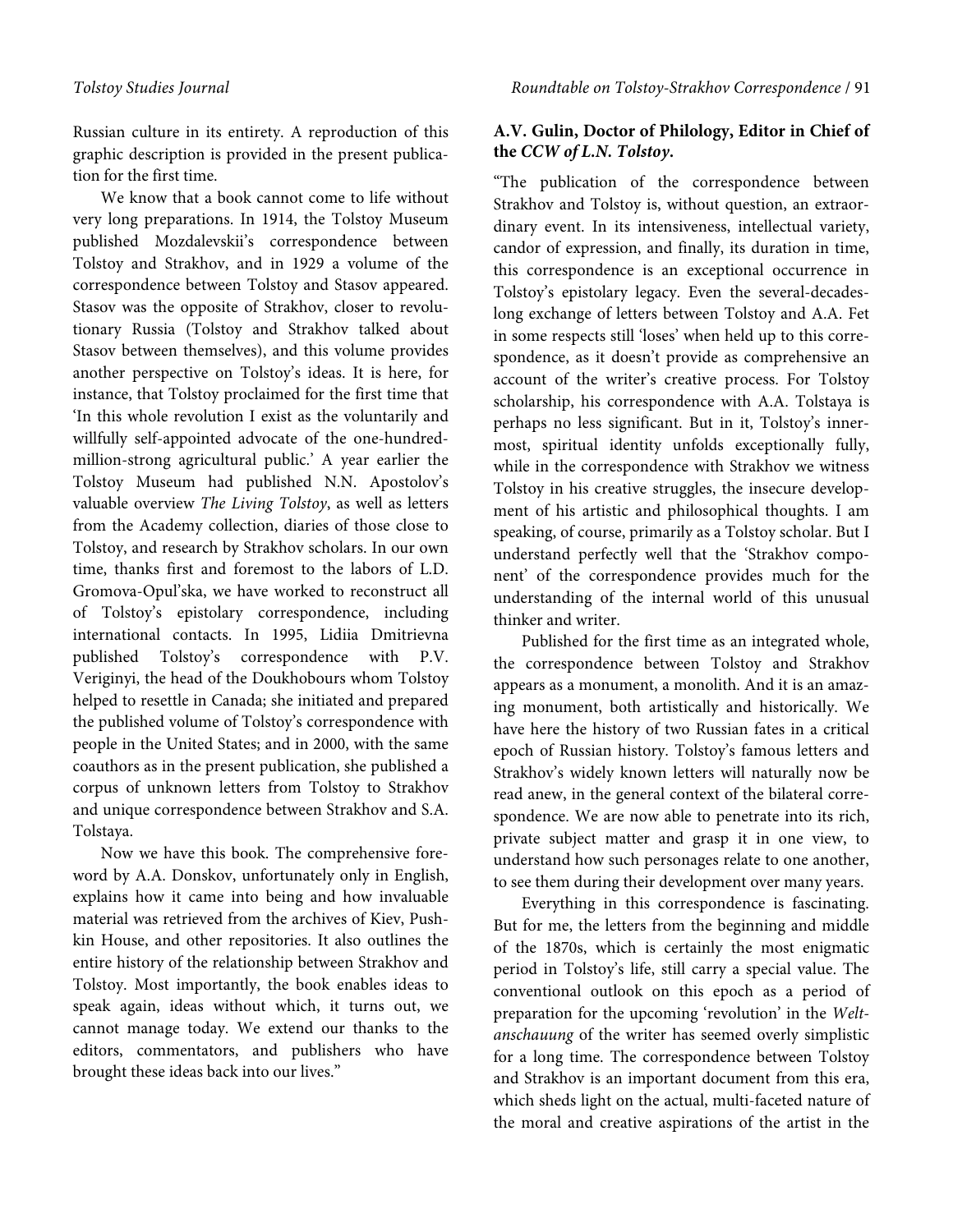ten years prior to the 'turning-point.' This was already clear, but now, with the publication of the correspondence as a unit, it has become perfectly self-evident.

The renewal of Tolstoy's spiritual ideal during the period after the completion of War and Peace and the artist's quest for the means to express it were echoed in his letters to Strakhov more fully than anywhere else. In turn, Strakhov was uniquely gifted in his ability to capture the moral process of his correspondent and to follow his creative evolution. The history of the publication of Azbuka, the writer's work on the novel Peter the Great, the preparation of a new edition of War and Peace with the participation of Strakhov in 1873, and the creation of Anna Karenina are all brought to light in the correspondence particularly as stages in Tolstoy's spiritual–aesthetic renewal during that period. But the correspondence reveals not so much progress towards the 'spiritual revolution' experienced by the writer between the 1870s and 1880s (more in his earlier quests), as much as a tentative bid at a return to the national spiritual tradition and work in traditional poetics or traditional artistic forms.

The publication of the complete correspondence of Tolstoy and Strakhov also helps to explain many other complex moments in the life and work of the creator of War and Peace and Anna Karenina. This publication will undoubtedly become (and is already becoming) essential for all researchers occupied by the study of Tolstoy's oeuvre (and Strakhov's as well). I will not touch upon the subject of the necessity of similar academic publications for the preparation of the Academy's Complete Collected works of L.N. Tolstoy. Such a need is self-evident."

# **E.V. Nikolaeva, Doctor of Philology, professor at the Moscow State Pedagogical University, colleague of the Tolstoy group.**

Nikolaeva remarked that the nature of the discussion allowed her to address the genre of "meditations":

"In Tolstoy scholarship, the view has long prevailed that Tolstoy's correspondences with T.A. Ergol'skaya and with A.A. Tolstaya can be viewed as traditional epistolary novels, in the tradition of sentimentalism. It was in Tolstoy's correspondence with T.A. Ergol'skaya that he began to realize the need to express his thoughts as precisely as possible in a letter. Thanks to the comprehensiveness of the correspondence of Tolstoy and Strakhov and, most importantly, to the serious and detailed commentary, the correspondence acquires the character of a full novel in letters. I'd venture to define this novel not as epistolary but as intellectual, a novel in which dozens of plotlines develop and often intersect, identifying and defining the creative and intellectual interests of both correspondents.

Systematic reasoning played an important role in the correspondence. When a person is more captivated by the creative process than the logical one, as was the case with Tolstoy, it is important for him to find a support to help him ground his notions. Strakhov was, it seems to me, exactly such a support. Here, questions of philosophy are at issue and through the letters we can follow Tolstoy's creative and spiritual crisis and the process of his work on Azbuka and Anna Karenina. This intellectual and creative dialogue exist not only in the context of Tolstoy's creative work, but also in the context of discussions of Strakhov's articles and books, of his associations with N.Ia. Danilevskii and F.M. Dostoevsky, and also in allusions to important problems of the era (discussion of the positions of Renan, Darwin, and others)."

## **G. Ya. Galagan, General Research Officer, IWL (Pushkin House) RAS, Deputy Editor-in-Chief of Russian Literature magazine.**

Galagan gave examples of the creative impulses that came out of the correspondence of Tolstoy and Strakhov. "I will start with the fact that on October 26, 1910, in Tolstoy's diary, amongst undoubtedly prosaic and tendentious articles, this entry appears: 'I had a dream. Grushenka. A novel, so it seems, by Strakhov. A marvelous plot.' On October 28 he asks Aleksandra L'vovna to send him the second part of Brothers Karamazov. Tolstoy did not manage to read Dostoevsky's novel again, nor to realize his conception of the marvelous plot. But it is remarkable that in his creative consciousness these two names were joined together. How did this happen? The Canadian publication helped the outstanding Dostoevsky scholar V.A. Tunimanov build a hypothesis that will be published in the form of a lengthy article in an upcoming issue of the journal Russian Literature. Reading the letters of the correspondence, prepared by L.D. Gromova, A.A. Donskov and T.G. Nikiforova, as a complete and uninterrupted text provides the opportunity to see, to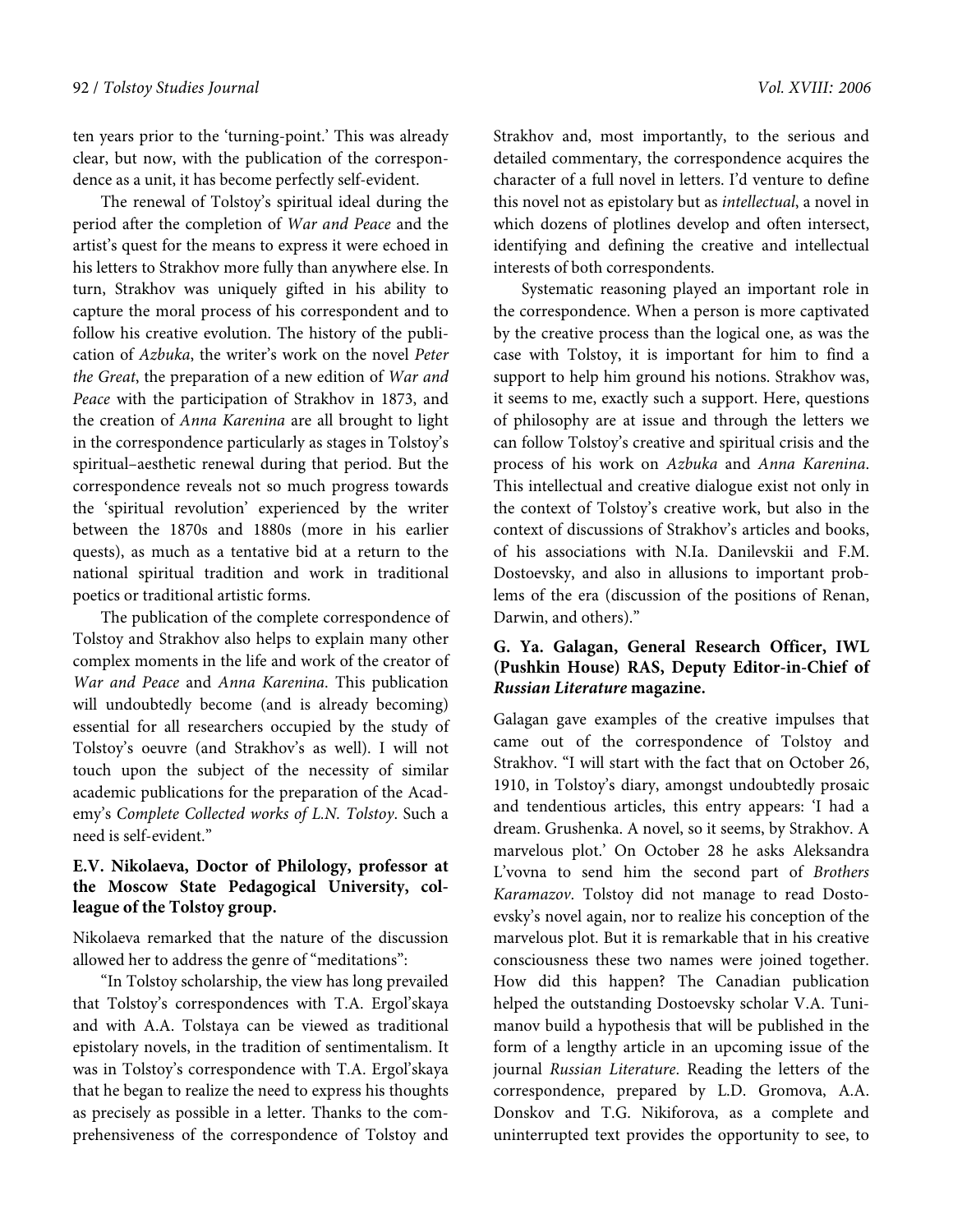keenly feel, and to experience the interaction between two minds, two different perceptions, and to experience the connections and the labyrinths of these connections, where things are revealed that cannot be seen if you read, for example, the 1914 publication, or a separate work by Strakhov, or even the separate Collected Works of Tolstoy where there are snippets and fragments everywhere that require you to refer to the sources. The Canadian publication has already played two important roles. First, it clarifies issues in the relationship between Strakhov and Dostoevsky, including biographical details and the circumstances of the final stage of Strakhov's work on the biography of Dostoevsky and his unexpected outburst of hatred. Second, it helps reveal Strakhov's duality as the dominant feature of his emotional life. These new materials helped V.A. Tunimanov show previously unseen but now self-evident material. As we know, a hypothesis existed that Strakhov's outburst in the letter to Tolstoy may be traced to the moment when, in the process of working on the biography, he became acquainted with drafts, items from 1876-1877, particularly from Diary of the Writer, which contained exceedingly unflattering comments. It was very clear who the object of these comments was, but there was no evidence corroborating Strakhov's acquaintance with these documents. However, Tunimanov's very close reading of the part of the correspondence in which Strakhov renounced Dostoevsky revealed the answer to the unresolved question. When Strakhov made his comment in the well-known letter of November 28, 1883, and simultaneously asked what impression the biography had made on Tolstoy, the latter simply restricted himself to one phrase: 'I skimmed your book.' Subsequent attempts at a confession before Tolstoy in no way absolve Strakhov because it was momentous and consequential for Tolstoy to discover that everything that Strakhov had done was a half-truth and that this biography of Dostoevsky was a half-truth. As we all know, for Tolstoy, truth was paramount, for its sake one lived and worked. I am convinced that soon questions of this kind will be clarified and resolved thanks to the splendid and exceedingly valuable publication of the correspondence of Tolstoy and Strakhov. Once more I give a small bow and thank you to the original collective— Lidia Dmitrievna Gromova, Andrei Donskov, Tatiana

Georgievna Nikiforova, and the State Tolstoy Museum."

#### **B.N. Tarasov, Doctor of Philology, Rector of the Gorky Literary Institute.**

Joining in to express his gratitude Tarasov remarked: "It would be wonderful if there were many such correspondences in print. They are extremely important in all respects, not only for the publications of Collected Works, but also so that we can accurately evaluate and solve crucial issues. In the correspondence of contemporaries, in between discussions of mundane or secondary questions are nuggets of profound thoughts whole passages, for example, when Tolstoy and Strakhov discuss The World as a Whole, or an article about psychology, or On Renan—that is, one of the important crucial questions such as what makes up the mystery of man? Who is man: 'a natural swine,' as Rakitin says in Brothers Karamazov, or 'the image and likeness of God'? This eternal question is constantly weighed and debated in the correspondence and it links the correspondence with other writers. Take Pascal, for instance, who often speculated about this mystery and about whom both thinkers write in their letters. Similar links which make up the era, and the publication of new correspondences, bring together seemingly disparate writers—in their discourse on the contemporary milieu, on consciousness, on science, and on the differences between science and consciousness (for example, how limited science is in comparison with the depth of consciousness). Those times were enveloped in ideas and ideals which are completely lost today. Today, the 'natural swine' dominates. A second question arises: how to bring this lost atmosphere not only to the scholarship, to the university auditorium, but also, to speak plainly, the prevailing tendency today is toward the decline of cultural standards. In contrast, publications like the correspondence of Tolstoy and Strakhov halt such processes, oppose them, and subvert the dominant atmosphere and dominant policies."

#### **L.V. Gladkova, Academic Secretary of the Complete Collected Works of L.N. Tolstoy.**

Gladkova noted the multifacetedness of the surviving and well-known correspondences with T.A. Ergol'skaya and A.A. Tolstaya. In these correspondences, the work of Tolstoy's heart and soul is found. "The correspon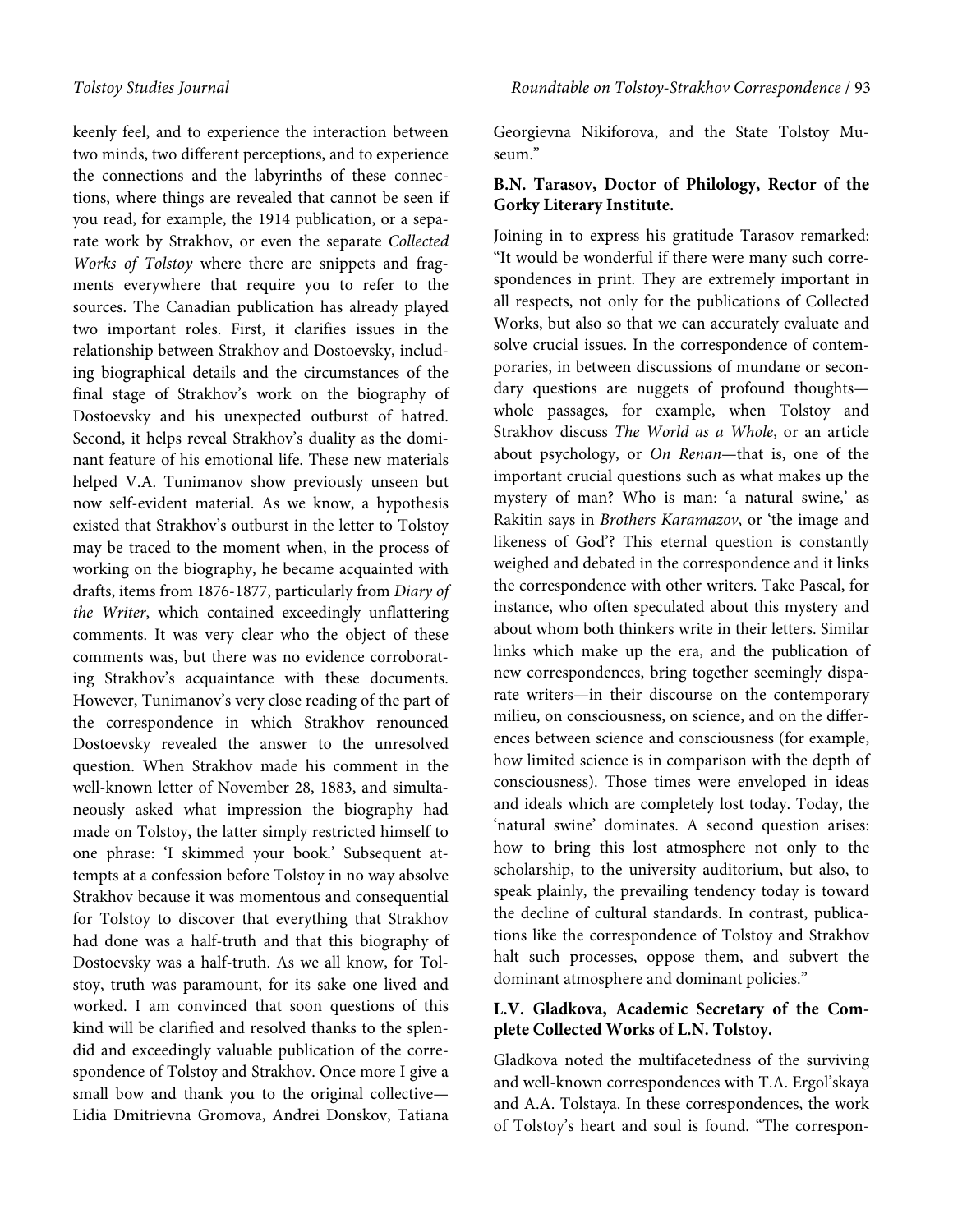dence with Strakhov has a completely different tone and style—calm and poised; it is truly the work of the mind. For me Strakhov's secret and allure has always been a riddle. What was he like? Why did great men respond as they did to his letters and judgments? His ability to elicit responses from both Tolstoy and Dostoevsky was extremely valuable. It appears that Strakhov's talent as a journalist played a considerable role. Strakhov's subtlety is principled: it is obvious how he adheres to it in his correspondence with Tolstoy, so that he is able to capture a barely outlined thought. Not infrequently the role of Strakhov as a correspondent seems provocative—for example, when, speaking about Dostoevsky or Fet, he evokes retaliatory comments from Tolstoy, the likes of which Strakhov (and now we along with him) would never have heard if he had not hit a such a raw nerve."

# **M.I. Shcherbakova, Doctor of Philology, Chair of the Department of Russian Classical Literature IWL RAS**

Shcherbakova turned to the issue of publishing perspectives. "Philological scholarship values Strakhov as the first biographer of Dostoevsky, the author of articles on Tolstoy (among them on War and Peace) and on Turgenev, Pushkin, and others. Strakhov was one of the first who comprehended the history of Russian literature as 'the gradual development of our unique identity.' A relevant issue is that of the scale and scope of material. Strakhov's vast literary legacy is a result of his forty-year-long creative journey. In domestic Russian periodicals—twenty-three journals and newspapers— 254 of his articles appeared; added to that are fifteen serious contributions in the form of forewords and essays in anthologies. Finally, there are sixteen independent publications of works and six additional reissues. These are original sources, documents of the epoch, in which events often appear in unexpected lights. In Strakhov's works the fundamental constants of the "heavenly" and "earthly" life of Russia and of the historical unity of Holy Rus' and Great Russia are formulated and much is said about Russia as the sole occurrence of a certain type of spiritual life, about Russia's foreign policy and the Eastern Question, and about the necessity of unifying the Slavic world. The real problems of nihilism and mysticism, the attitude towards terror, the controversy around Darwinism,

behind which stands the more general controversy about materialism in general, are all discussed in detail. The stormy journalistic polemic of those years is reflected.

Meanwhile, it is hard to call the fate of Strakhov's literary legacy fortunate. Rather, it was the opposite. During the critic's life his articles were suppressed more than once by censors, after which a secret ban lasted for years; independent publications were undertaken in modest circulation. After his death, some of Strakhov's chief works were republished: The Battle with the West in Our Literature in three volumes; Critiques in two volumes; Remarks on Pushkin and Other Poets, Philosophical Studies; and On the Fundamental Concepts of Psychology and Physiology. The Poverty of Our Literature: Critical and Historical Studies; From the History of Literary Nihilism 1861-1865; The World as a Whole: Scientific Sketches on Nature; On Eternal Truths: My Debate about Spiritualism; and Memoirs and Excerpts were not republished. Strakhov's works were never published as a complete edition. Today we should think seriously about the scientific publication of his literary legacy—complete with critical and scientific articles, poetry, prose, diaries, and letters, with comprehensive academic commentary and explanatory notes. Limitations of an ideological–political and religious nature, which formerly prevented this, have been removed, and we could reconstruct the full appearance of a critic who remains in the shadows. Textological science and editorial practice have proven that the significance of the preparation of a scientific publication and its value are defined by how thoroughly the history of the text has been studied. A 'textual critique' of Strakhov's books has never before been undertaken, and this work appears to be extremely important. We have new and reliable material which is necessary for such a critique. As a rule, Strakhov created his books from journalistic publications which were thematically close, united by a general idea, and with an internal bond. 'Journalism,' wrote Strakhov 'is like a wide and boisterously flowing river, formed by a host of tributaries. But its flow is exceedingly short—it quickly falls into the Lethe and every day not only that which was written expressly for this is carried off, but also that which was written with hope for a longer existence.'

Sections of Strakhov's epistolary legacy which were published at the beginning of the twentieth century and